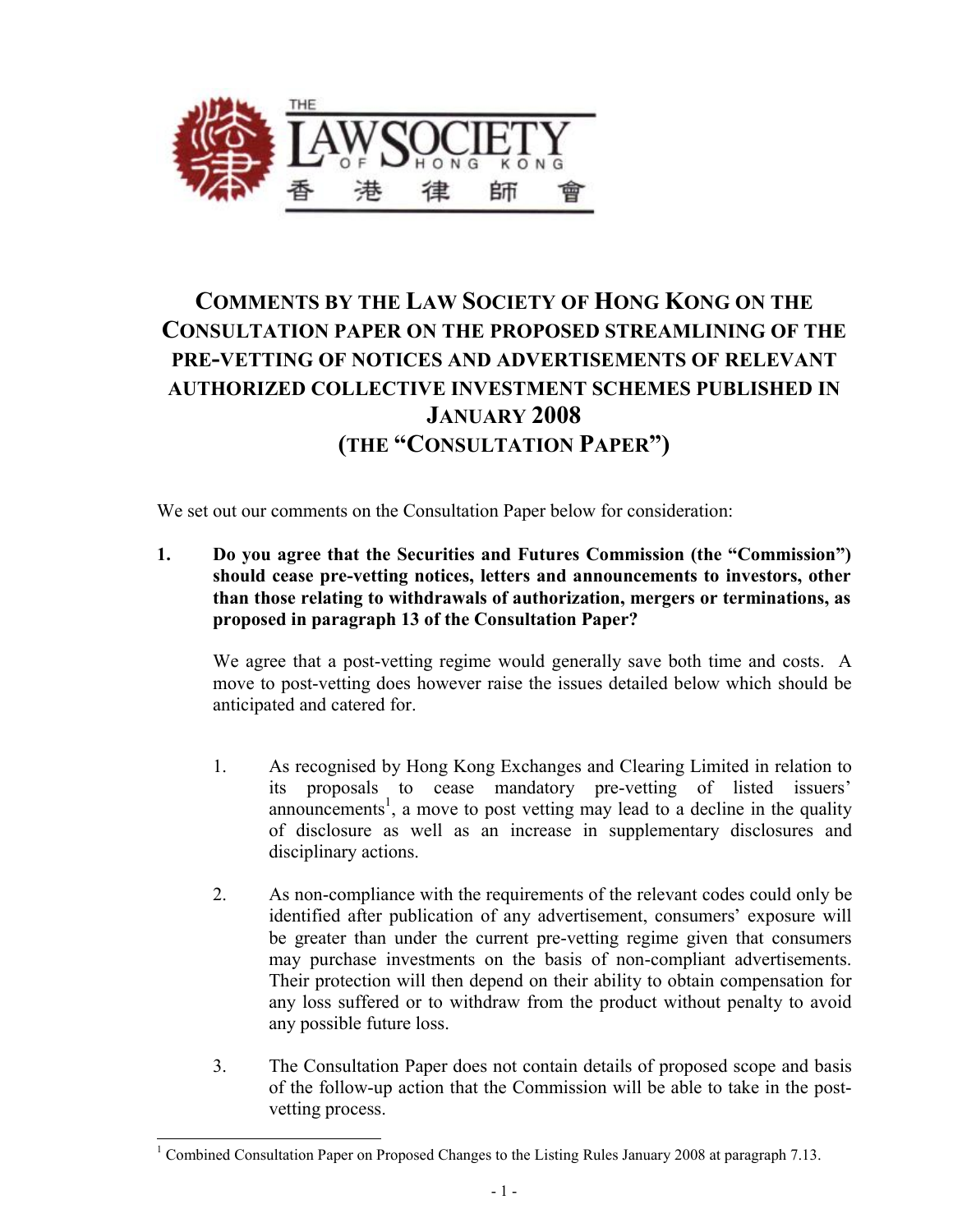- 4. If the objective of reducing the regulatory and cost burden is to be achieved, it will presumably not be possible to post-vet all advertisements. The Commission should therefore set out how it proposes to balance consumer protection with the need to reduce the regulatory and cost burden. Is it proposed that the Commission should focus its resources on areas which it considers to have the highest risk for consumers or the greatest potential or actual impact?
- 5. It may not be possible for the management company or product issuer to prevent the private circulation of a non-compliant advertisement in the situation where the Commission issues a request to cease issuing the advertisement as is proposed at paragraph 20 of the Consultation Paper. This could be dealt with by stipulating that no orders to purchase the products may be accepted after the issue of a request by the Commission to cease issuing any relevant advertisement.

The above risks could be mitigated as follows:

- a. The concerns raised at paragraph 1 above could be addressed by allowing product issuers, management companies and other relevant parties to consult with, and request guidance from, the Commission before the publication of any advertisement. The ability to seek guidance from the Commission will be particularly important in the case of novel or complex matters. It would however be necessary to ensure that this process is not used as an alternative to firms' own proper compliance procedures.
- b. Where the Commission makes follow-up enquiries with a relevant party after the publication of an advertisement (as suggested at paragraph 13 of the Consultation Paper), it should inform the party of the basis for the enquiries by reference to specific provisions of relevant codes and guidelines.
- c. In cases where there has been actual consumer detriment, or where consumers have bought products on the basis of a non-compliant promotion, the Commission should have the power to require the relevant party to remedy the situation by allowing investors to withdraw from the product without penalty, or by offering compensation.
- d. The Commission should take steps to create a more transparent regulatory regime. The aim should be to make clear to all parties the standards that are required.

It should in particular seek to increase public awareness of the required standards. Consideration should be given to the following proposals put forward by the UK's Financial Services Authority in April  $2002^2$ :-

ü Publish regular investor bulletins on financial promotions. These could cover issues the subject of frequent complaints and other contentious issues and could be used as a means of explaining to investors the standards of

l <sup>2</sup> The FSA's Regulatory Approach to Financial Promotions published in April 2002 at paragraph 4.21.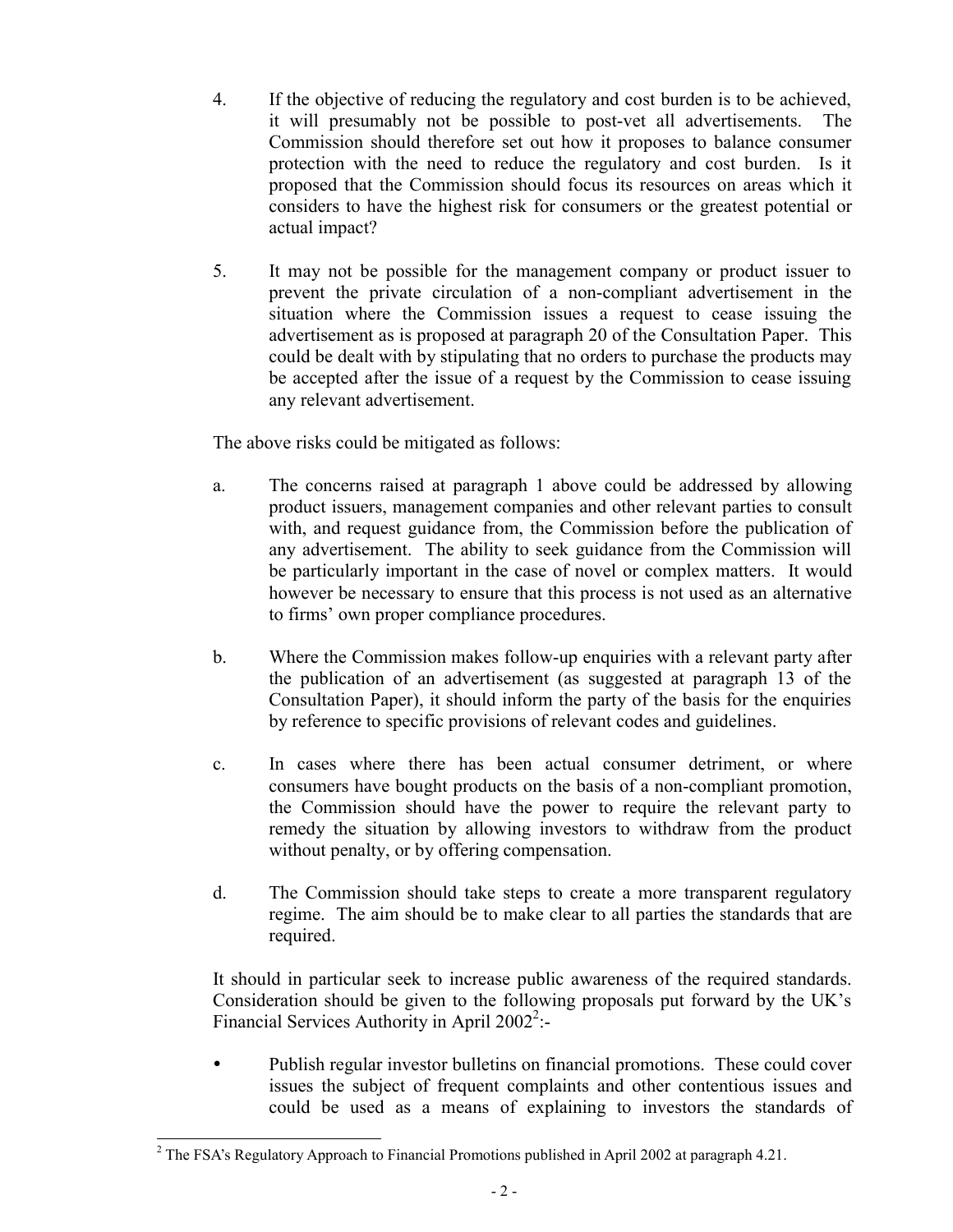consumer protection they have the right to expect. Case studies, including anonmyised/de-branded examples, could be used to illustrate good and bad practice; and

ü Encourage investors and others to report any misleading promotional material. The Commission could consider the possible benefits of setting up a telephone hotline for reporting.

Issuers would also benefit from guidance on the Commission's website as to the requirements of the revised Advertising Guidelines. Based on the Commission's monitoring of published advertisements, it could consider including mocked-up examples of advertisements to illustrate non-compliance issues.

**2. Do you agree that advertisement issuers should be permitted to make use of the current exemptions under section 103 of the SFO such that eligible advertisements would not be subject to authorization by the Commission, as proposed in paragraphs 19 to 20 of the Consultation Paper?** 

Yes.

#### **3. Do you agree that the present advertising guidelines under the respective Product Codes be harmonized?**

Yes. Consistency in the requirements under the respective Product Codes is likely increase investor awareness of the required standards.

## **4. Do you have any comments on the revised Advertising Guidelines as set out in Annex 5 of the Consultation Paper?**

## ü **General Principles**

The Commission should consider including on its website examples of advertisements which it would consider to be in breach of the general principles.

ü **Paragraphs 28 and 29(a)** 

The broadcast of the full name of the issuer under paragraph 28 should not be optional for audio advertisements. If a short form of the issuer's name is used, it may cause confusion to investors as there may be other companies with similar names.

## **5. Do you think back-tested or simulated performance information, as discussed in paragraphs 56 to 62 of the Consultation Paper, should be allowed under restricted circumstances? What disclosures do you think are helpful for the interpretation of back-tested or simulated performance information?**

We are of the view that back-tested and/or simulated performance information could be allowed for formula funds, where payouts and returns are based on a specific predetermined formula. The Commission should adopt the principles summarized at paragraph 60 of the Consultation Paper and detailed rules on the presentation of such